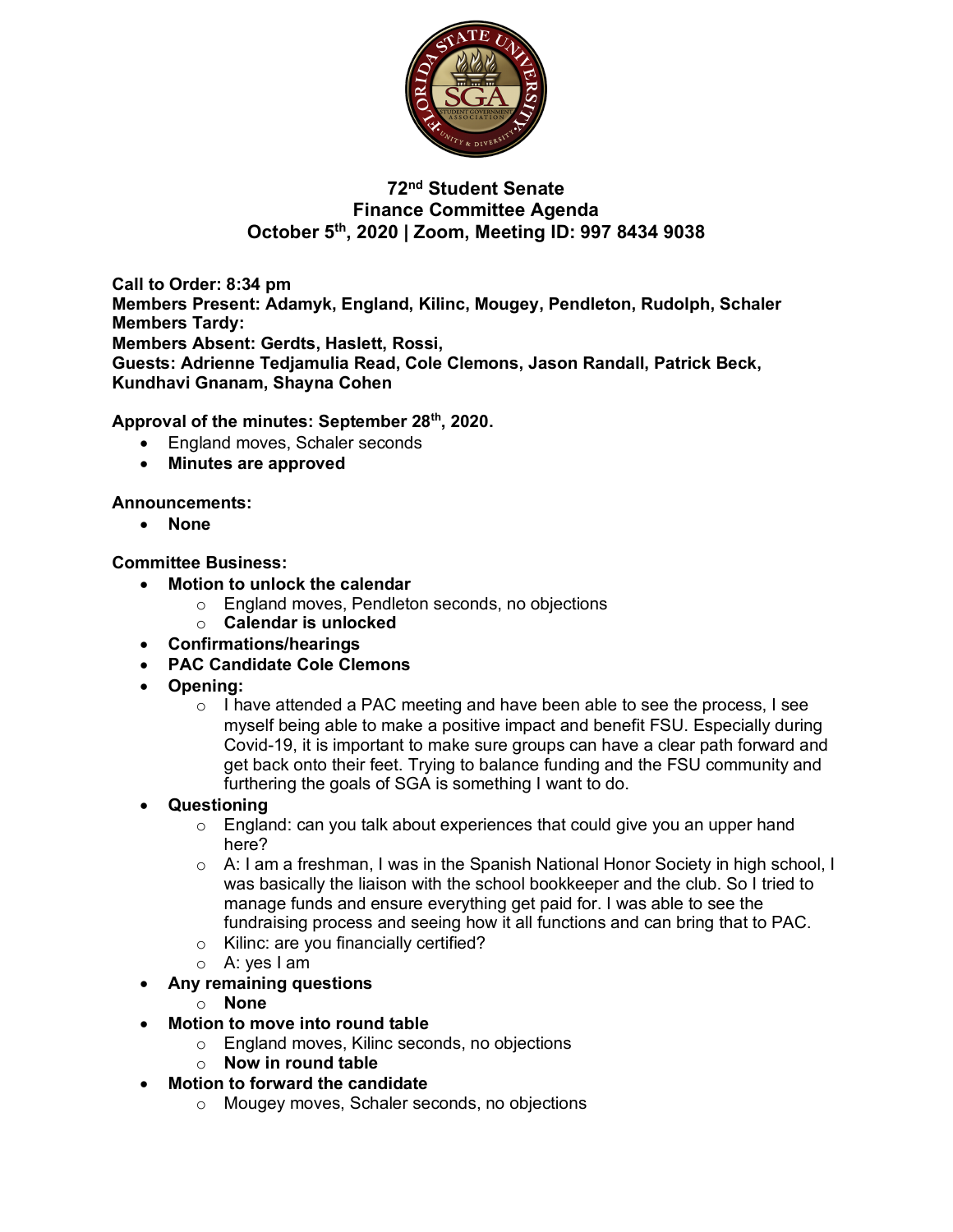

### o **Candidate is Forwarded**

### • **Closing:**

 $\circ$  Thank you for the time here, it was great getting to learn more about SGA, PAC will be a great opportunity to make positive strides here at FSU. It will be great to draw back that community atmosphere through PAC funds.

# • **Voting:**

- o **Yes: (6) England, Kilinc, Mougey, Pendleton, Rudolph, Schaler**
- o **No: (0)**
- o **Abstain: (0)**

# • **Candidate does pass**

- $\circ$  Adamyk: Chair Gnanam have you heard anything from candidate Daymee Sanchez?
- o Randall: She is feeling sick right now so might not respond
- o **RTAC Resolution #26 by Randall**
- o **Opening:**
	- $\circ$  We have a resolution, from NABE, they are some wonderful economists, they requested 2025 in registration fees for their conference and job fair, a virtual event happening in November. They have a 85-90 member active base, they are sending 24 graduate students, 5 board members, and 16 general body members. They are asking for \$45 for 45 students, a special rate given to special clubs. This is super important for members because of the professional opportunities, especially for those grad students. It is also great for the undergrads, to meet amazing people and researchers. They advertised this through social media and various economics email channels, so it was advertised thoroughly

# o **Questioning:**

- $\circ$  Pendleton: it says organization dues cover \$30 of member fees, so are their dues going into this registration fee?
- $\circ$  A: yes, they get that special price because it is included in this, it is why it is only \$45 instead of \$75, and if any normal students went they could get that special price

### o **Open question:**

- $\circ$  England: is it over \$2000 so are we gonna have to do our weird magic stuff in committee and senate? By voting with 2/3?
- $\circ$  A: Yes we do, it would most likely need to pass through committee with 2/3

### o **Motion to adopt resolution**

- o Kilinc moves, mougey seconds, no objections
- o **Resolution is adopted**
- o **Vote:**
	- o **Yes: (6) England, Kilinc, Mougey, Pendleton, Rudolph, Schaler**
	- o **No: (0)**
	- o **Abstain: (0)**
- o **Resolution does pass**
- o **Pac Resolution #29 by Gnanam**
- o **Opening:** 
	- $\circ$  We had one RSO, they are the flute association here at FSU, they are requesting money for a concert they have annually and they requested money last year. They would like to pay for the honorarium coming to perform and to hold diverse workshops to benefit the student body and college of music.
- o **Questioning:**